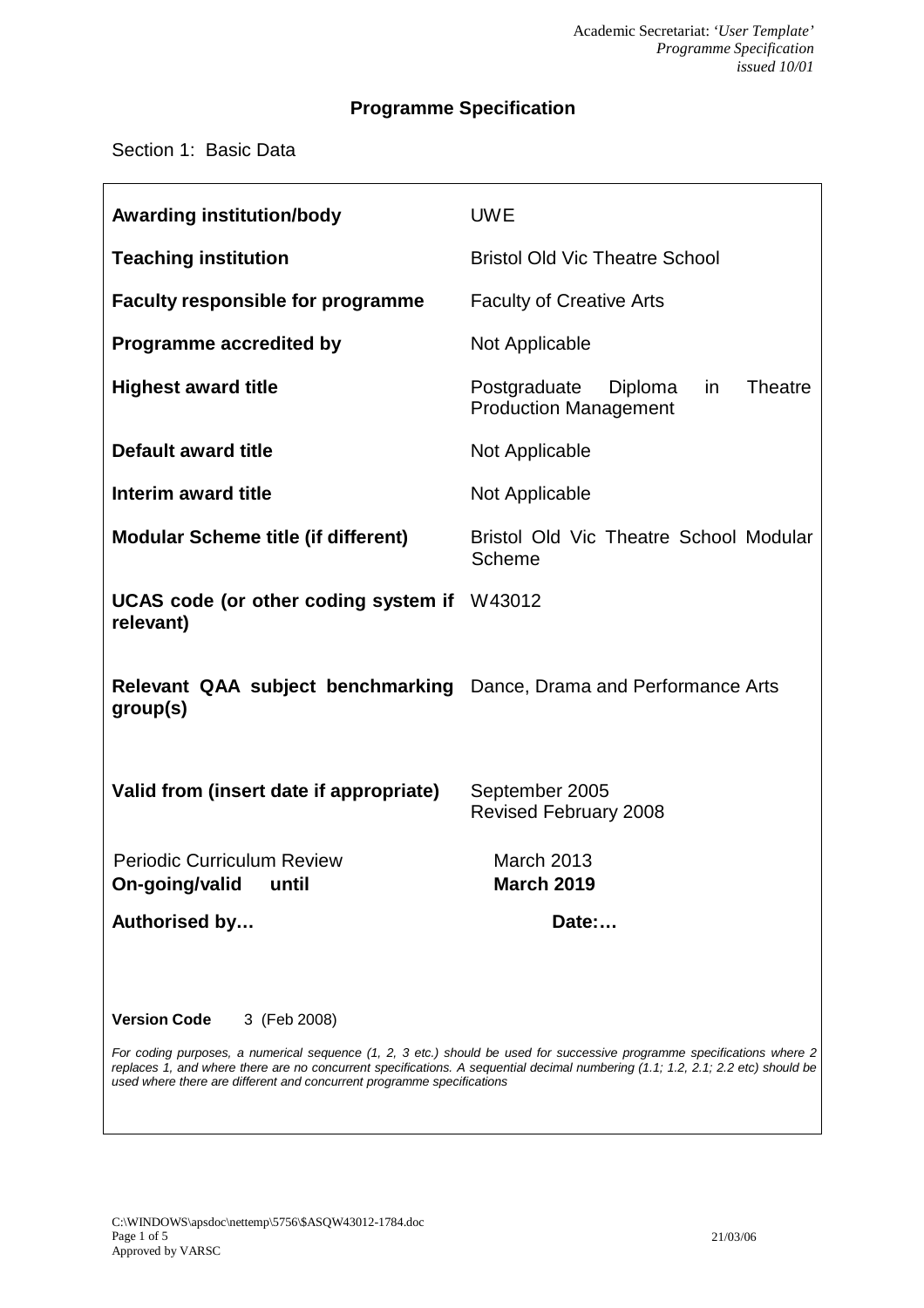### **Section 2: Educational aims of the programme**

- To develop a student's skills to an advanced level in leadership, creative problem-solving, and project management.
- To learn to take a high level of responsibility in the theatre industry and gain experience in a professional context.
- To develop professional contacts within the industry and career management skills.

### **Section 3: Learning outcomes of the programme**

*The award route provides opportunities for students to develop and demonstrate knowledge and understanding, qualities, skills and other attributes in the following areas: …*

#### **A Knowledge and understanding**

| Learning outcomes                                                                                                                                                                                                                                                                                                                                                                                                                                                                                                                                                                                                                                                                                                                                                                                                      | Teaching, Learning and Assessment Strategies                                                                                                                                                                                                                                                                                                                                                                                                                                                                                                                                                                                                                                                                                                                                                                                                                                                                                                           |
|------------------------------------------------------------------------------------------------------------------------------------------------------------------------------------------------------------------------------------------------------------------------------------------------------------------------------------------------------------------------------------------------------------------------------------------------------------------------------------------------------------------------------------------------------------------------------------------------------------------------------------------------------------------------------------------------------------------------------------------------------------------------------------------------------------------------|--------------------------------------------------------------------------------------------------------------------------------------------------------------------------------------------------------------------------------------------------------------------------------------------------------------------------------------------------------------------------------------------------------------------------------------------------------------------------------------------------------------------------------------------------------------------------------------------------------------------------------------------------------------------------------------------------------------------------------------------------------------------------------------------------------------------------------------------------------------------------------------------------------------------------------------------------------|
| A Knowledge and understanding of:<br>1. The discipline, attitude, skills, working<br>practices, responsibilities and conduct<br>required of a professional theatre production<br>manager.<br>2. The key components of, and the processes by<br>which production is created, realised and<br>managed.<br>3. Group processes in the creation of original<br>work and the important relationships between<br>creative teams and departments.<br>4. The forms, practices, traditions and histories<br>of theatre production, and of relevant<br>theories, issues and debates relating to the<br>subject.<br>5. The interdisciplinary elements of production<br>and how to apply appropriate knowledge,<br>concepts and skills from other disciplines.<br>6. The interplay between practice and theory in<br>the discipline | Teaching/learning methods and strategies:<br>Teaching and learning takes place through:<br>. Tutor-led, student-led and self-directed study<br>and project work.<br>• Production managing public productions<br>• Reflective and developmental tutorials<br>• Professional secondments<br>• Use of theatre-specific and generic technology<br>• Resource-based learning<br>Students will experience both tutor-led learning,<br>including<br>the<br>participation<br>of<br>professional<br>self-directed<br>practitioners,<br>and<br>methods<br>0f<br>learning, reflecting increasing independence and<br>encouraging positive attitudes towards life-long<br>learning. The acquisition of knowledge, skills and<br>understanding is developed through processes of<br>research, action, reflection<br>and<br>evaluation.<br>Practical learning involves active participation in<br>οf<br>public<br>the<br>process<br>and<br>management<br>productions |
|                                                                                                                                                                                                                                                                                                                                                                                                                                                                                                                                                                                                                                                                                                                                                                                                                        | <b>Assessment:</b> Assessment is made<br>through<br>theoretical and<br>practical<br>project work<br>and<br>management, enabling students to demonstrate<br>their level of attainment and full range of abilities<br>and skills. In addition to tutor assessment,<br>opportunities are provided for self and peer-<br>assessment. Assessments are reliable and clear<br>criteria for marking and grading, which are made<br>explicit to students, are employed.                                                                                                                                                                                                                                                                                                                                                                                                                                                                                         |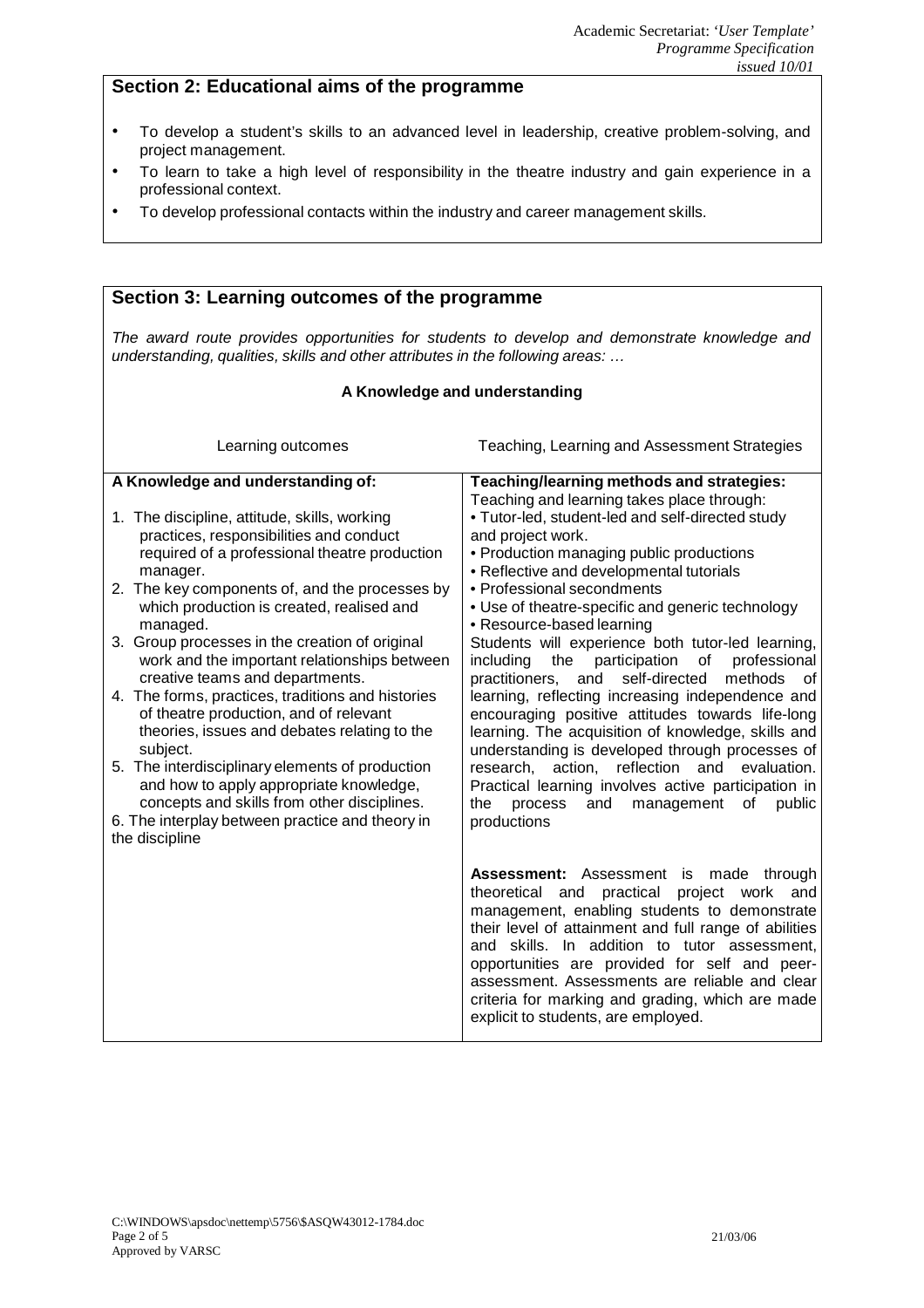### **B Intellectual Skills**

| <b>B</b> Intellectual Skills                                                                                                                                                                                                                                      | Teaching/learning methods and strategies                                                                                                                                                                                                     |  |
|-------------------------------------------------------------------------------------------------------------------------------------------------------------------------------------------------------------------------------------------------------------------|----------------------------------------------------------------------------------------------------------------------------------------------------------------------------------------------------------------------------------------------|--|
| 1. To develop creative and imaginative skills with<br>reflective and independent thinking, involving<br>the ability to gather, sift, synthesise and<br>organise material, critically evaluate its<br>significance and communicate it in an<br>appropriate manner. | Students' intellectual skills are developed through<br>guided analysis and realisation of theoretical and<br>practical project work and management, and their<br>interaction with the creative and production<br>teams.<br><b>Assessment</b> |  |
| 2. To manage creative, personal and<br>interpersonal issues and goals, and<br>sustaining concentration and focus for<br>extended periods.                                                                                                                         | Assessment will be through analysis of a<br>student's working practice and project work.                                                                                                                                                     |  |
| 3. To read written texts and effect transitions<br>from page to stage.                                                                                                                                                                                            |                                                                                                                                                                                                                                              |  |

## **C Subject, Professional and Practical Skills**

| <b>C Subject/Professional/Practical Skills</b><br>able to: $\dots$                                                                                                                                                                | Teaching/learning methods and strategies<br>Practical classes and self-study followed by |
|-----------------------------------------------------------------------------------------------------------------------------------------------------------------------------------------------------------------------------------|------------------------------------------------------------------------------------------|
| 1. Use information technology skills such as<br>word processing, electronic mail and<br>computer aided design.                                                                                                                    | practical application on productions to a<br>professional standard.                      |
| 2. Describe, interpret and evaluate performance                                                                                                                                                                                   | <b>Assessment</b>                                                                        |
| texts, production techniques and disciplines<br>and production events sensitively, and to<br>engage creatively and critically with a range<br>of theoretical perspectives.<br>3. Be able to engage creatively and critically with | Skills are assessed at the end of each<br>theoretical/practical project work module.     |
| the skills and processes of production, design<br>and rehearsal by which performance is<br>created, and have an ability to select, refine<br>and present these in production.                                                     |                                                                                          |

### **D Transferable Skills and other attributes**

| D Transferable skills and other attributes                                                                                                                                                                                                                                                                                                                                                                                                                                                                                                                 | Teaching/learning methods and strategies                                                                                                                                                                                                                                                                                                  |
|------------------------------------------------------------------------------------------------------------------------------------------------------------------------------------------------------------------------------------------------------------------------------------------------------------------------------------------------------------------------------------------------------------------------------------------------------------------------------------------------------------------------------------------------------------|-------------------------------------------------------------------------------------------------------------------------------------------------------------------------------------------------------------------------------------------------------------------------------------------------------------------------------------------|
| The transferable skills of the students will be<br>those much sought after in other environments<br>such as business and commerce. These skills<br>include those of communication (written, oral and<br>performance), of research and analysis, the<br>ability to work independently, interpersonally and<br>in groups, to deadlines and under pressure, with<br>flexibility, imagination, self-motivation and<br>organisation.<br>They will be able to work to given project budgets<br>and be able to present themselves constructively<br>to employers. | These skills are developed<br>throughout<br>the<br>andpracticalproject<br>theoretical<br>work,<br>with<br>theatre<br>secondments<br>professional<br>companies, and intensive interview feedback.<br>Assessment<br>work, feedback<br>Assessment on project<br>from<br>secondment<br>visiting<br>mentors,<br>tutors<br>and<br>interviewers. |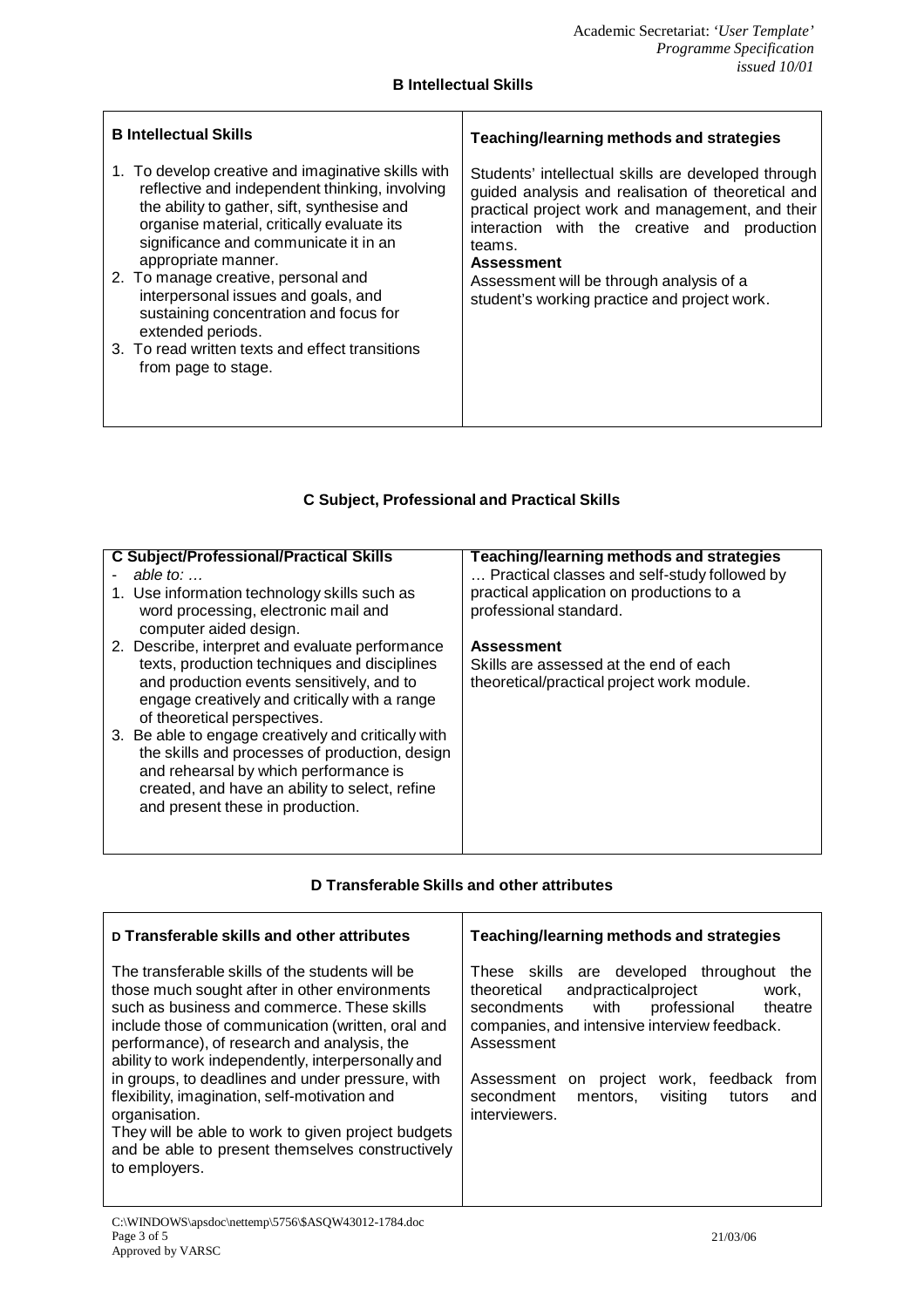# **Section 4: Programme structure**

*Use next page to provide a structural chart of the programme showing:*

- *Level and credit requirements*
- *Interim award requirements*
- *Module diet, including compulsory/core/optional modules*

|              |                        | <b>Compulsory modules</b>                                                                                                              | <b>Optional modules</b>                                                                                                        | <b>Interim Awards:</b>                                                                                                                                                      |
|--------------|------------------------|----------------------------------------------------------------------------------------------------------------------------------------|--------------------------------------------------------------------------------------------------------------------------------|-----------------------------------------------------------------------------------------------------------------------------------------------------------------------------|
| <b>ENTRY</b> | <b>Autumn Semester</b> | <b>UAMPG6-40-M-</b><br>$\bullet$<br>Production<br>Management: People,<br>procedures and<br>control.                                    | optional<br>There<br>are<br>no<br>modules for this award                                                                       | There are no interim<br>awards under this award<br>scheme.                                                                                                                  |
|              |                        | <b>Core modules</b><br>There are no core modules<br>for this award.                                                                    |                                                                                                                                |                                                                                                                                                                             |
|              | Summer Semesters       | <b>Compulsory modules</b><br><b>UAMPG7-40-M-</b><br>$\bullet$<br>Production<br>Management:<br><b>Practical theatre</b><br>application. | <b>Optional modules</b><br>UPMPG8-40-M<br>$\blacksquare$<br>Production<br>Management:<br>Theatre<br>industry<br>context.<br>Or | <b>Awards: Target/highest</b><br>Postgraduate Diploma-<br><b>Theatre Production</b><br>Management<br>Default title:<br>There is no default title<br>under this award scheme |
|              | Spring and             | <b>Core modules</b><br>There are no core modules<br>for this award.                                                                    | UPMPG9-40-M<br>$\bullet$<br>Production<br>Management: Further<br>practical theatre<br>application                              | Credit requirements:<br>Postgraduate Diploma<br>- 120 credits                                                                                                               |

−−− **GRADUATION**